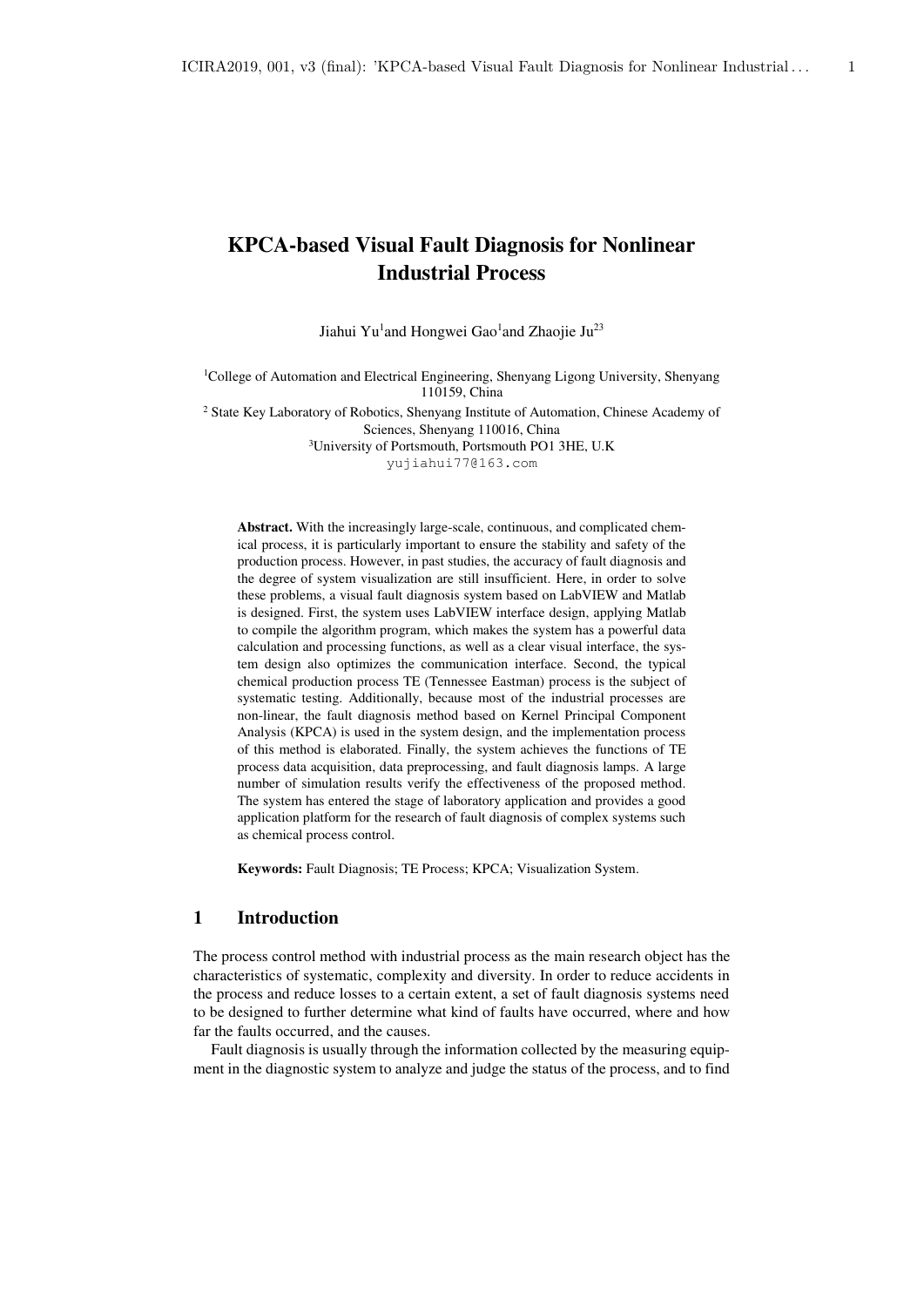the time when the fault occurred and the location and mode of the fault. Isermann clearly defines the type, location, magnitude and time of failure as the definition of fault diagnosis [1]. The United States Tennessee Eastman Chemical Co, Ltd. put forward a typical platform for research and development of process industry fault diagnosis in FORTRAN source code. Later, Bathelt A et al. performed the simulation of the process on the Matlab, and continued to develop [2].

The principal component analysis (PCA) method is currently widely used in process analysis and monitoring [3]. In 1933, Hotlling proposed Principal Component Analysis (PCA), which is a multivariate statistical method that converts multiple indicators into several comprehensive indicators according to certain rules and actual needs without losing information. It is mainly used to eliminate multivariate multicollinearity to achieve dimensionality reduction [4-5]. However, it is a linear method that does not apply to nonlinear processes. Aiming at the nonlinear characteristics of modern industrial processes, various nonlinear monitoring methods have emerged, and kernel principal component analysis is one of them [6]. It considers the nonlinear characteristics of the process, can effectively extract the nonlinear information of the data, and has no complicated nonlinear calculation in the implementation process, and has fewer adjustable parameters, so it is widely used in feature extraction, face recognition, image processing and faults diagnosis and other fields [7-9]. In the KPCA method, the correct choice of the kernel function largely determines the quality of the system's nonlinear feature extraction. Therefore, the choice of the type of kernel function and its parameters has a great impact on the results of fault detection [10].

All kernel functions can be divided into two types: global kernel function with strong generalization ability, weak learning ability, and local kernel function with strong learning ability and weak generalization ability. Using only one kernel function has certain limitations when analyzing the performance of the system. It can be known from the nature of the kernel function that a linear combination of any two kernel functions can form a new kernel function [11]. Therefore, this paper combines a Gaussian radial basis kernel function with strong learning ability and a polynomial kernel function with strong generalization ability to construct a mixed kernel function that has both advantages. The main contributions of this paper are summarized as follows.

After analyzing the characteristics of common kernel functions, this paper mixes the global kernel function with the local kernel function and improves a kernel function. The improved kernel function has powerful learning ability and generalization ability. The hybrid kernel function is applied to the KPCA method to achieve the goal of improving the traditional KPCA method. The improved KPCA fault detection method is applied to typical nonlinear processes and TE processes, and the fault diagnosis method of this KPCA is introduced. The principle and operation process of the KPCA are described in detail, and the fault detection method and the application in the normal chemical process, and the program is constructed and tested to verify the effectiveness of the improved method. The algorithm program compiles and visualizes the interface design, which makes the system have powerful data calculation and processing functions, as well as a clear visual interface. Typical nonlinear process and TE process monitoring results show that this method has higher accuracy in fault detection.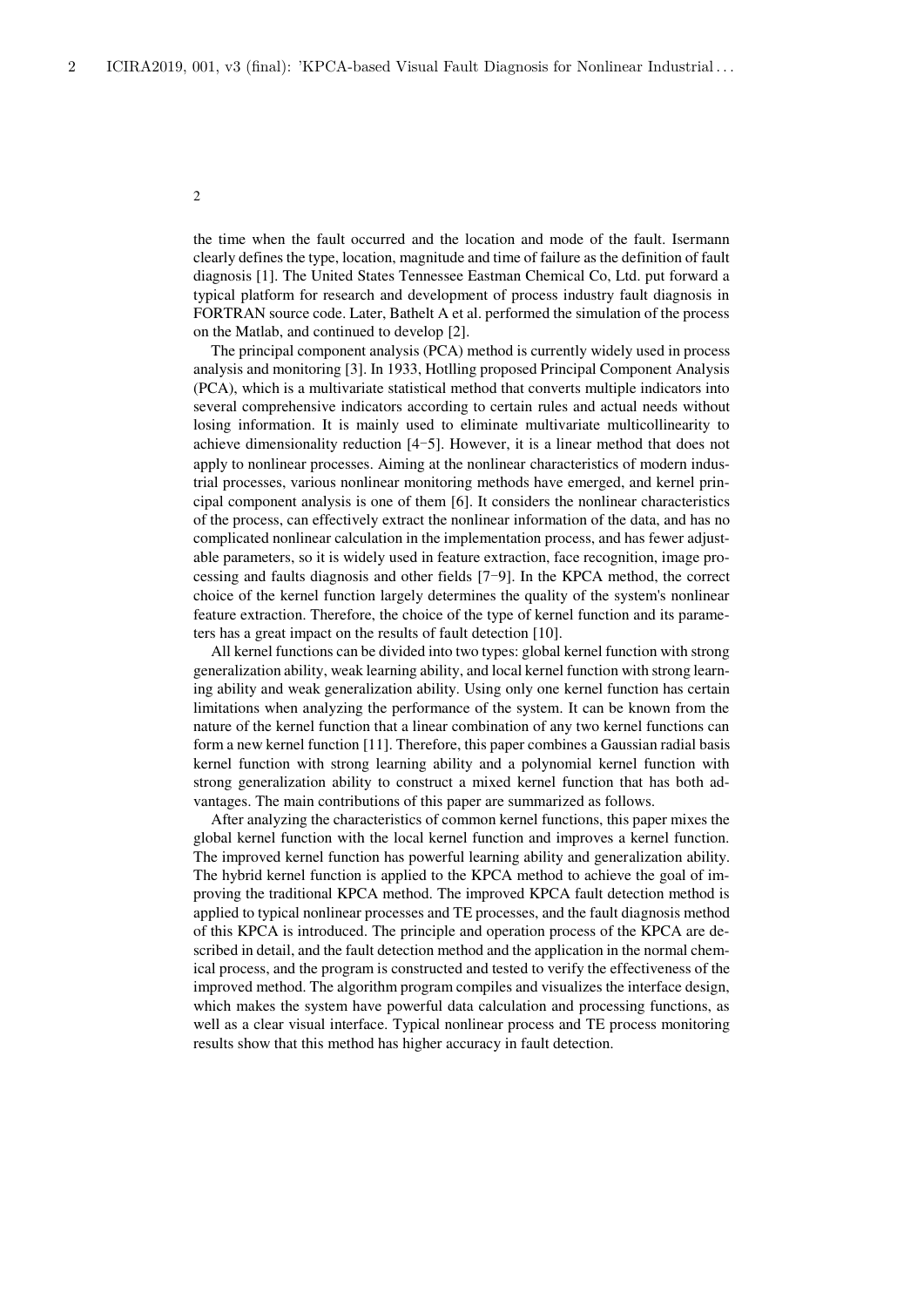The rest of this paper is organized as follows: Chapter 2 reviews the relevant content of the TE process. The third chapter introduces the process of the proposed method. The fourth chapter gives the analysis and comparison of various experimental results. The fifth part summarizes the work of this paper.

# **2 TE process**

The Tennessee-Eastman Process (TEP) is a realistic industrial process and a method of fault detection and diagnosis in process control evaluation [12-13]. It contains five operating units: reactor, condenser, recycle compressor, separator and stripper. Including eight components: A, B, C, D, E, F, G, H enter the reactor gas ACDE and inert component B, will form liquids G and H in the reactor, the various reactions of the reactor are  $[14-15]$ :

> $A(g) + C(g) + D(g) \rightarrow G(liq)$  $A(g) + C(g) + E(g) \rightarrow F(liq)$  $A(g) + E(g) \rightarrow F(lig)$  $3D(g) \rightarrow 2$  *F*(*lia*)

The designed fault diagnosis system performed 22 simulations on the data in the training set, and each simulation process was different [16]. Each simulation time is 25 hours. When the simulation starts, normal system operation is performed. When the simulation time reached 1h, a fault was introduced. For each simulation, N=500 observations were generated. Of the 500 observations, the last 480 observations were faulty. The data in the tester will be subjected to 22 different simulations. In the 22 simulations, one of them was operating in the normal state, that is, fault 0: the other could operate in a stable state, namely fault 21. The remaining 20 simulations, from fault 1 to fault 20, were run under different fault conditions, each for a duration of 48 hours. When the simulation started, normal system operation was performed. When the simulation time reaches 8h, the fault is reintroduced. For each simulation, N=960 observations were generated. Among them, the first 160 observations are normal, and the last 800 observations are faulty.

# **3 Improved Fault Diagnosis Algorithm Based on KPCA**

### **3.1 The basic principle of KPCA**

The kernel principal component analysis method is an objective weighting method. It fully utilizes all the information of the original variables, determines the weight coefficient of the principal component according to the variance contribution rate, and can comprehensively reflect the importance degree of each variable, so that the comprehensive evaluation result More effective [17-18].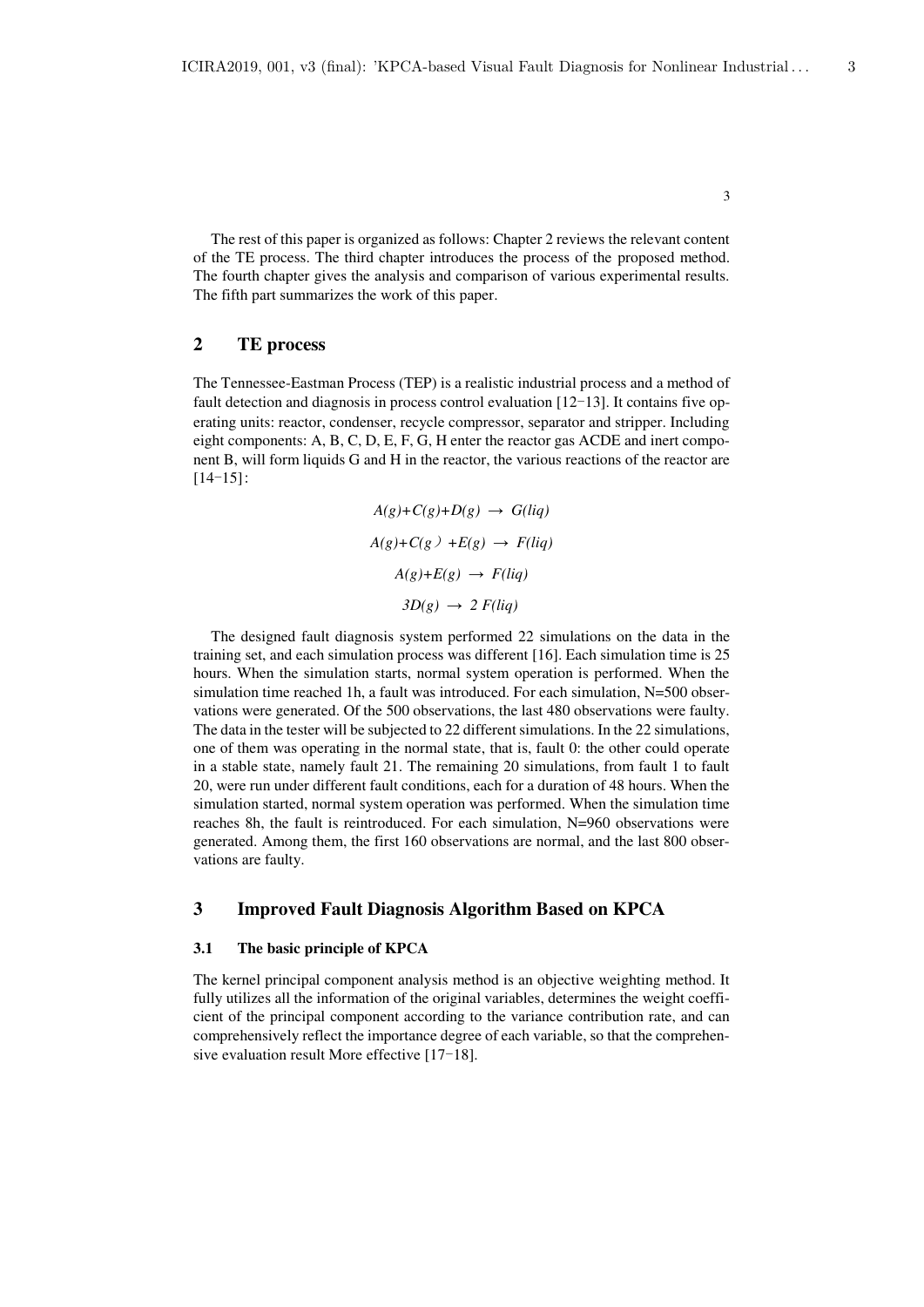Assume that the training sample is  $^{x_1, x_2, ..., x_M}$ . The input space is  $\{x_i\}$ . The basic idea of the KPCA method is to map the input space to some high-dimensional space (often called the feature space) in some implicit way, and to implement PCA in the feature space [19]. Assuming the corresponding mapping is  $\Phi$ , Its definition is as follows

$$
x \mapsto \xi = \Phi(x) \tag{1}
$$

The kernel function maps implicitly implemented points to F through mapping, so that the data in the mapped feature space satisfies the concentration condition. which is

$$
\sum_{\mu=1}^{M} \Phi(x_{\mu}) = 0
$$
 (2)

Then the covariance matrix in the feature space is:

$$
C = \frac{1}{M} \sum_{\mu=1}^{M} \Phi(x_{\mu}) \Phi(x_{\mu})^{T}
$$
\n(3)

Finding the eigenvalues  $\lambda \ge 0$  and eigenvectors of C

$$
V \in F \setminus \{0\} , CV = \lambda V \tag{4}
$$

That is

$$
(\Phi(x_v) \cdot C v) = \lambda(\Phi(x_v) \cdot v)
$$
\n(5)

Considering that all eigenvectors can be expressed as a linear expansion of, ie

$$
v = \sum_{i=1}^{M} \alpha_i \Phi(x_i)
$$
\n(6)

That is

$$
\frac{1}{M} \sum_{\mu=1}^{M} \alpha_{\mu} \left( \sum_{w=1}^{M} (\Phi(x_{\nu}) \cdot \Phi(x_{w}) \Phi(x_{\mu})) \right) = \lambda \sum_{\mu=1}^{M} (\Phi(x_{\nu}) \cdot \Phi(x_{\mu})) \tag{7}
$$

Among them  $v = 1, 2, ..., M$ , defining  $M \times M$  dimensional matrix K

$$
K_{\mu\nu} := (\Phi(x_{\mu}) \cdot \Phi(x_{\nu})) \tag{8}
$$

Then the expression (7) can be simplified as

$$
M\lambda K\alpha = K^2\alpha\tag{9}
$$

Obviously satisfied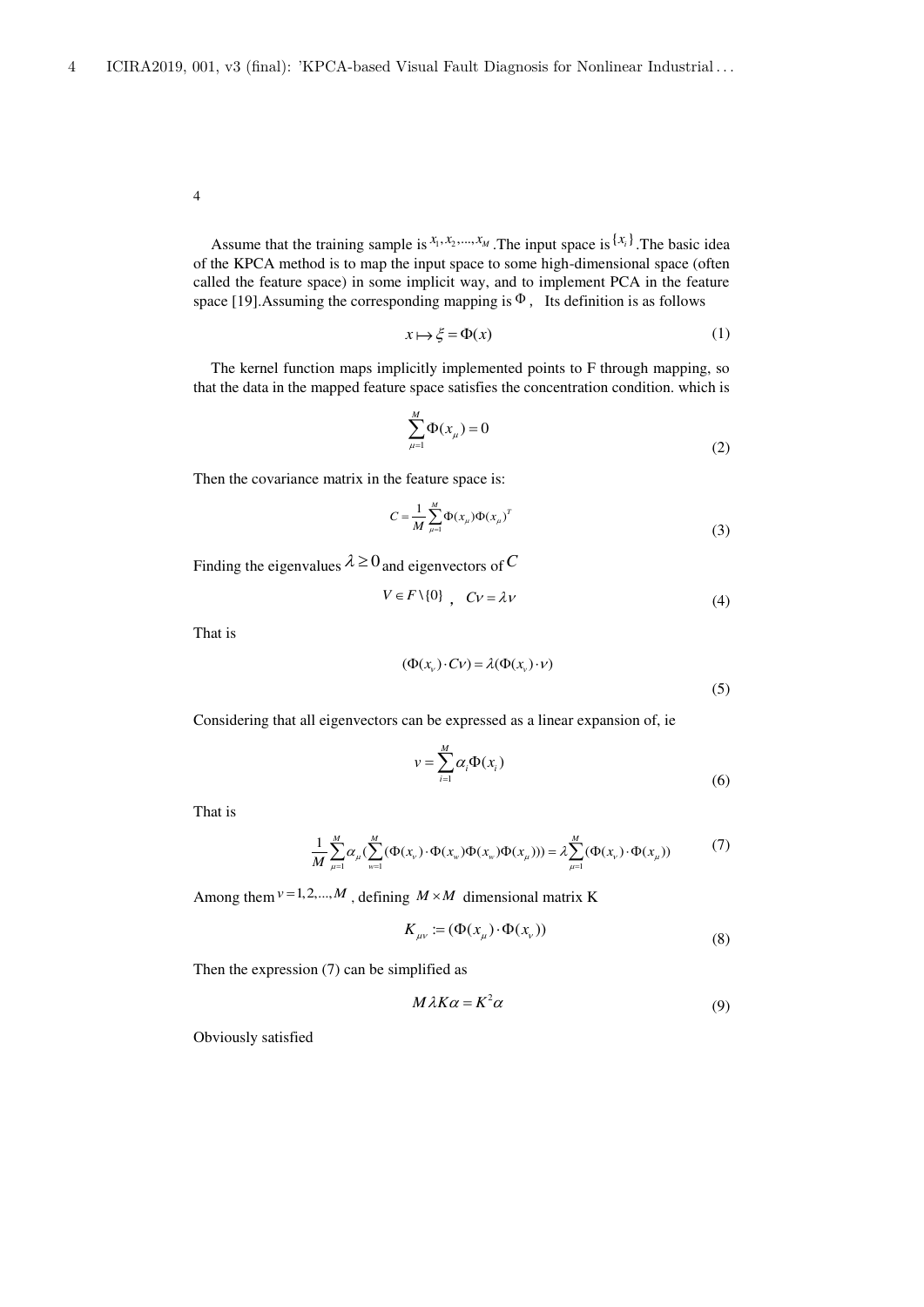$$
M\lambda\alpha = K\alpha \tag{10}
$$

Solving (10) can get eigenvalues and eigenvectors. The projection of the test sample in the feature vector space can be expressed as

$$
(\nu^k \cdot \Phi(x)) = \sum_{i=1}^{M} (\alpha_i)^k (\Phi(x_i), \Phi(x))
$$
\n(11)

Replace the inner product with a kernel function.

$$
(\nu^k \cdot \Phi(x)) = \sum_{i=1}^{M} (\alpha_i)^k K(x_i, x)
$$
\n(12)

When (2) is not established, adjustments need to be made

$$
\Phi(x_{\mu}) \to \Phi(x_{\mu}) - \frac{1}{M} \sum_{\nu=1}^{M} \Phi(x_{\nu})
$$
  

$$
\mu = 1,...,M
$$
 (13)

Then the nuclear matrix can be modified to

$$
K_{\mu\nu} \to K_{\mu\nu}
$$
  

$$
-\frac{1}{M}(\sum_{w=1}^{M} K_{\mu\nu} + \sum_{w=1}^{M} K_{w\nu}) + \frac{1}{M^{2}} \sum_{w,\tau=1}^{M} K_{w\tau}
$$
 (14)

#### **3.2 Algorithm implementation process**

According to the principle of KPCA, the following process is obtained. Writing a batch of data of n obtained index (m samples for each index) into a (m×n) dimensional data matrix

$$
A = \begin{pmatrix} a_{11} & \dots & a_{1n} \\ \vdots & \ddots & \vdots \\ a_{m1} & \dots & a_{mn} \end{pmatrix}
$$

Calculate the parameters in the Gaussian radial kernel function by calculating the above kernel matrix, and then calculate the kernel matrix K by equation (8). KL is obtained from (14) modified kernel matrix. The Jacobi iterative method is used to calculate the characteristic value  $\lambda_1, ..., \lambda_n$  of KL, that is, the corresponding feature vectors  $v_1, \ldots, v_n$ . The eigenvalues are sorted in descending order (by sorting) to get feature vectors  $\lambda_1 > ... > \lambda_n$ , and adjusted the feature vector accordingly  $v_1, ..., v_n \cdot \alpha_1, ..., \alpha_n$  orthonormalized feature vectors by the Schmidt normalization method.

Calculate the cumulative contribution rate  $B_1, \ldots, B_n \times d$  of the eigenvalues. According to the given extraction efficiency  $p$ , if  $B_t \geq p$ , extract  $\alpha_1, \dots, \alpha_t$  main components.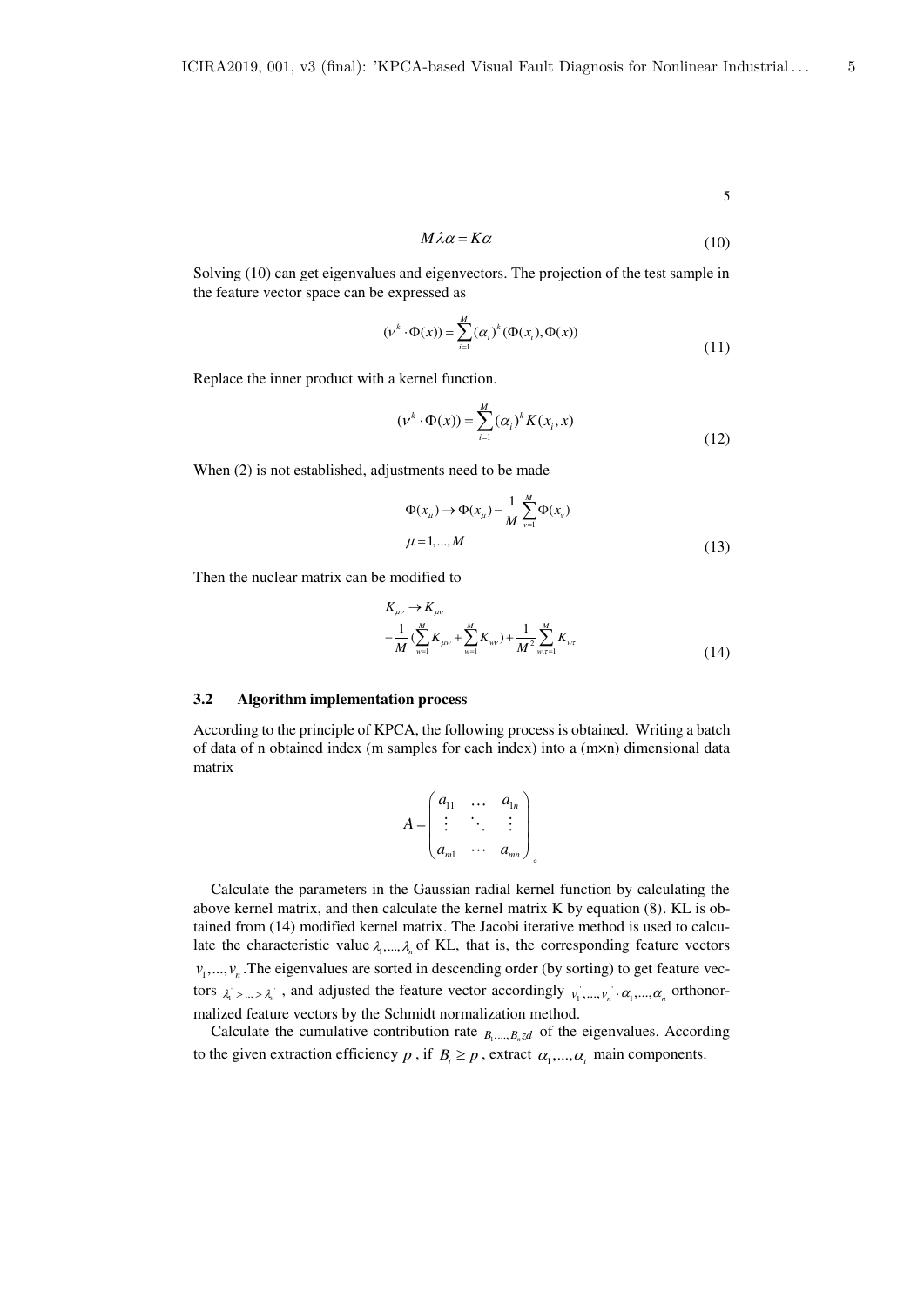Calculate the projection  $Y = KL \cdot \alpha$  of the modified kernel matrix *X* on the extracted feature vector, where  $\alpha = (\alpha_1, ..., \alpha_r)$ .

The data after KPCA dimensionality reduction is projection *Y* .

# **4 System design and testing**

#### **4.1 System design process**

In the process control modeling and simulation, Matlab is often used, but in order to compensate for the lack of interface development and acquisition of signals, LabVIEW software is always used [20]. In order to make the system versatile, the operating system for fault diagnosis operation is Windows 7 (64bit), and its development tools are Matlab/Simulink (2016a) and LabVIEW2012.

In this paper, our system has excellent interface display features that can perfectly display the TE process on the host computer. System design uses a combination of SIT and Simulink compiler, a good implementation of the interface display function, while solving the problem of the communication interface. The system combines Matlab with powerful data processing and LabVIEW with high-efficiency image processing. The entire system includes the functions of data acquisition, data preprocessing, and fault diagnosis of the TE process.

### **4.2 System test**

In the process of processing data, it is not necessary to manually input each set of data. It only needs to be imported by computer according to the address of data storage. In this way, data processing can become accurate, rapid, and reduced. The computational cost greatly improves our efficiency, enables real-time monitoring of chemical processes and facilitates the detection of failures at any time [21].

Figure 1 shows the login interface of the system. Enter the correct account password to log in to the system.

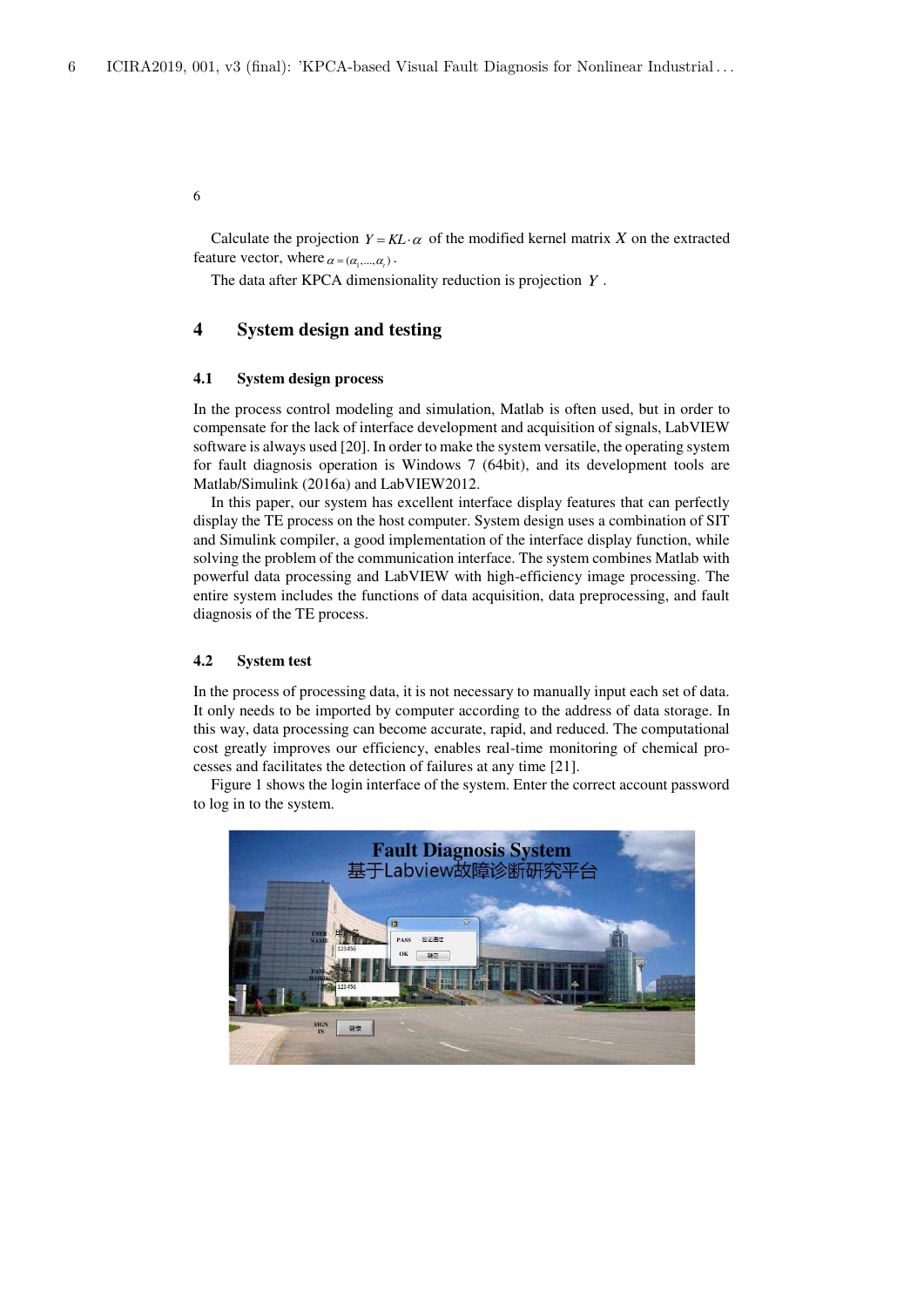#### **Fig. 1.** login screen

After logging in to the system, enter the system function interface, where you can choose to implement the corresponding functions of the system, as shown in Figure 2.



**Fig. 2.** Experiment platform interface



Before the simulation, the program was written for the entire process, and then the program written and able to run correctly was run on LabVIEW. Theoretically, it was clearly seen in the figure that the fault was added at the 1000th sampling point. Causes the trend of the polyline to fluctuate. This is because the man-in-the-middle joins the fault. Therefore, in the normal chemical production process, if the image above is obtained after running the program, it is not difficult to know the time when the failure occurred, so that it can be used to prevent the occurrence of failures. The following can select several representative faults to be added to the TE process and simulate them.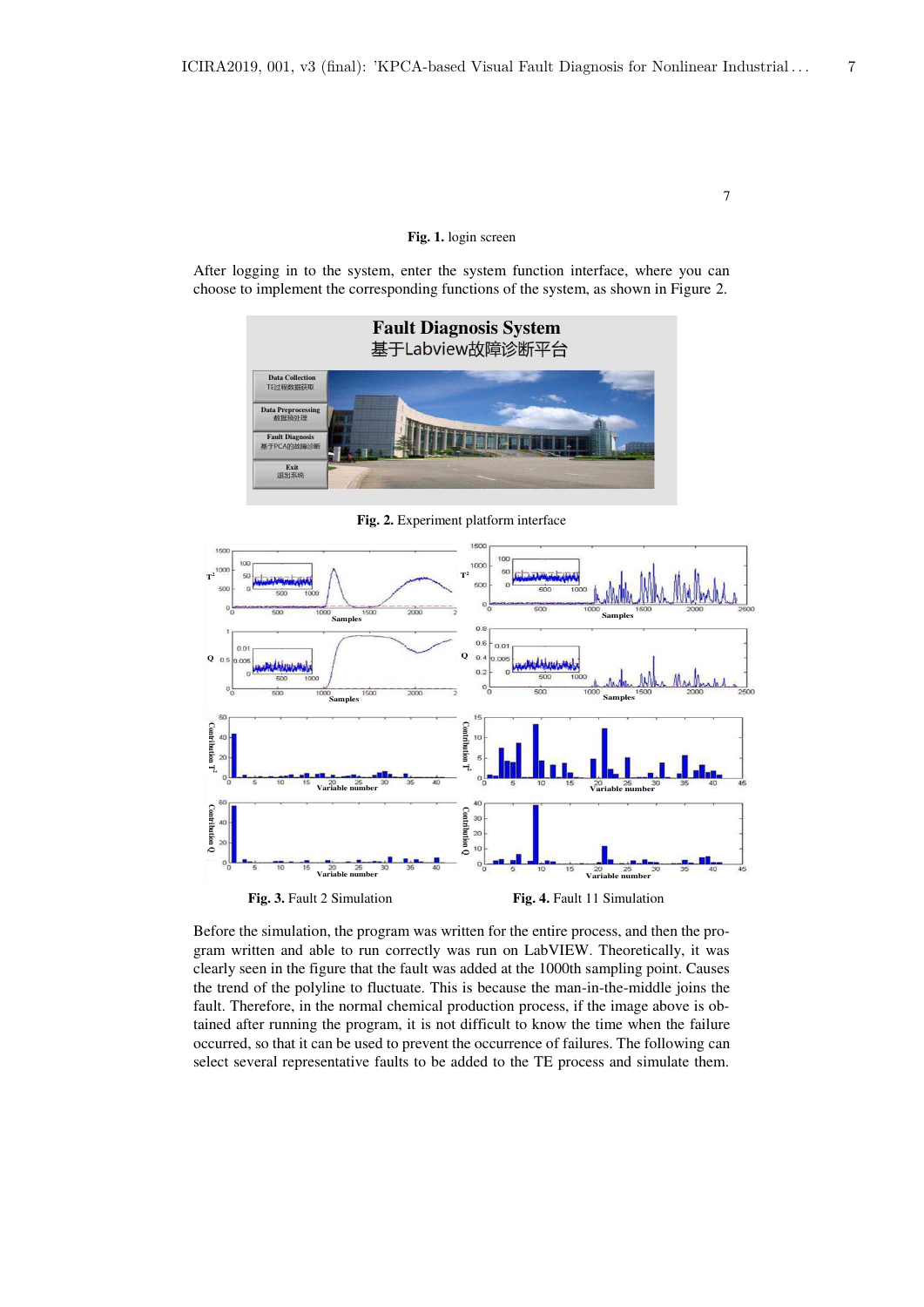The specific simulation results and simulation images are as follows. The T2 statistic mainly describes the change of the data in the principal element space and reflects the main operating characteristics of the industrial process. The Q statistic is built in the residual space of the monitoring model to summarize the sum of the errors caused by the modeling.

Enter the fault 2 in the process, input the fault 2 data into the program, run the program, you will get the simulation image of Figure3. According to the image, the fault occurred after the 1000th data, and the fault was mainly caused by fault 1.

Add fault 11 to the process, enter the data of fault 11 into the program, and run the program, as shown in Figure 4. According to the image, the fault appears after the 1000th data, and the fault is mainly caused by the fault 9 and the fault 21. Adding fault 14 to the process, input the data of fault 14 to the program, and run the program, as shown in Figure 5. From the image, it can be seen that the fault occurred after the 1000th data, and the fault is mainly caused by the fault 28 and the fault 34.

![](_page_7_Figure_4.jpeg)

**Fig. 5.** Fault 14 Simulation

## **5 Conclusion**

Through the joint use of both useful platforms, fault diagnosis of the TE process is realized. The fault diagnosis system based on LabVIEW and Matlab not only has powerful data processing functions, but also has a perfect visual interface. The improved KPCA algorithm used in this system solves the problem that nonlinear engineering is difficult to reduce dimensions.

In this paper, the improved KPCA method is used to detect faults in nonlinear processes. The method uses a hybrid kernel function to perform high-dimensional mapping on data. Since the mixed kernel function has the advantages of both types of kernel functions, the mapped data has strong generalization ability. The principal element contribution rate and the fault detection rate are used as the dual indicators of the hybrid kernel function parameter optimization, so that the mixed kernel function to the optimal parameters is superior to the single kernel function in feature extraction and fault detection. The online detection of typical nonlinear processes and TE process data shows that the improved KPCA method is more effective.

The system has a clear and visible interface and has been systematically tested to verify its stability. It opens up a new way of thinking in terms of fault diagnosis and model prediction.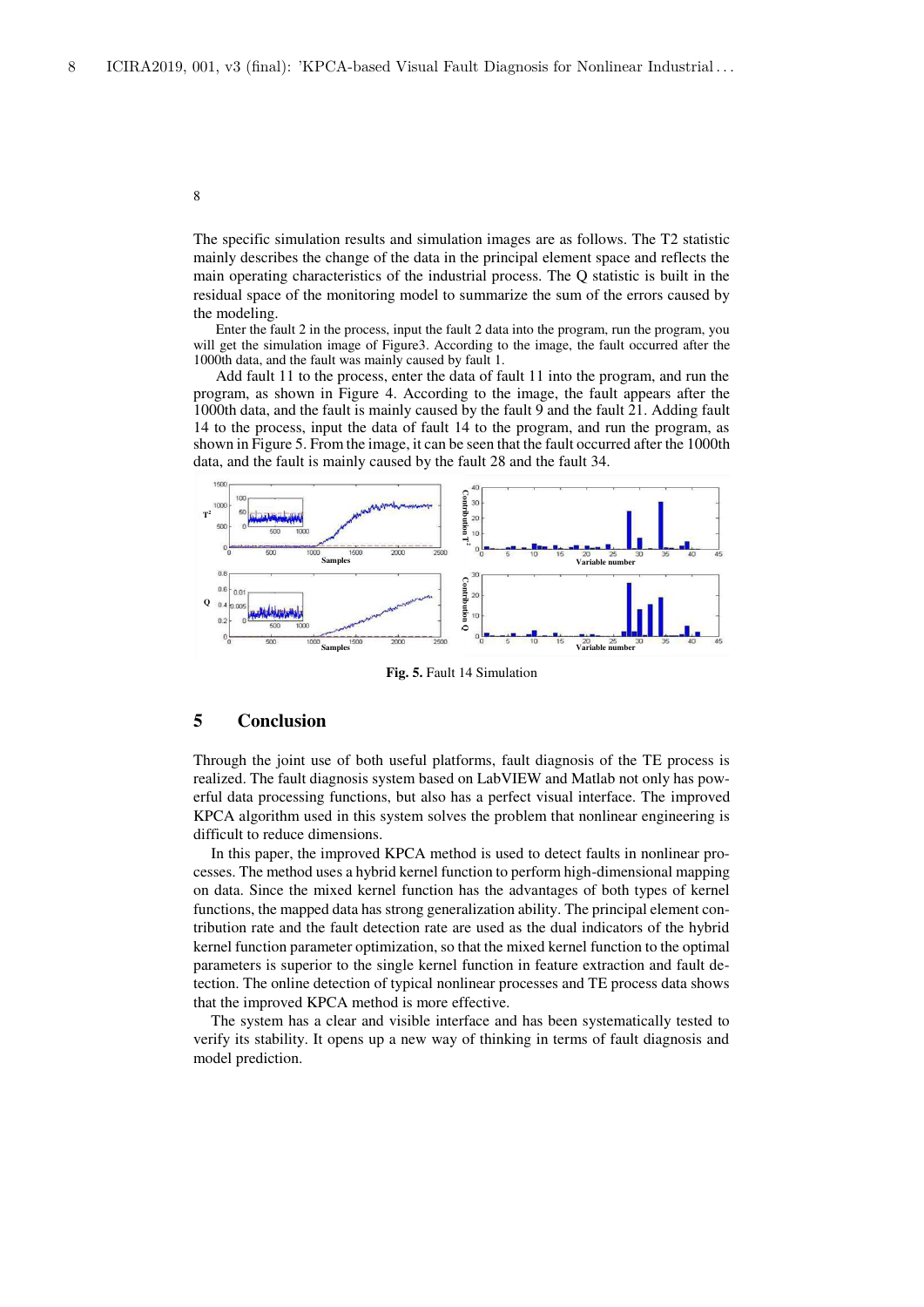### **References**

- 1. Downs Vogel E F.A Plant-wide Industrial Process Control Problem [J]. Computer & Chemical Engineering,  $1993,17(3)$  : 245  $\sim$  255.
- 2. Bathelt A, Ricker L N, Jelali M. Revision of the Tennessee Eastman Process Mode [C]. International Symposium on Advanced Control of Chemical Processes. British Columbia, Canada: IFAC,  $2015: 309 \sim 314$ .
- 3. Shan Yan, Li Juanling, Sun Dujing. Research on Parallel Data Flow Based on Principal Component Analysis[J]. Journal of Nanjing University of Posts and Telecommunications. 2015.10, Vol.35, No.5:100-102.
- 4. Zhang Yongfang, Yu Le. Research on parallel data mining algorithm based on Hadoop platform[D]. Anhui University of Science and Technology. 2016.6, 5-25.
- 5. WANG P L,YAN W J. New monitoring method for dynamicnon-Gaussian process[J]. Chinese Journal of Scientific Instru-ment, 2009, 30(3): 471-476.
- 6. SCHOLKOPF B, SMOLA A, MULLER K R.Nonlinear com⁃ponent analysis as a kernel eigenvalue problem[J].Neural Com-putation,1998,10(5):1299-1319.
- 7. Zhao Jianhua. Research on face recognition based on combined kernel function KPCA[J]. Computer Engineering and Design, 2014, 35(2): 631-635.
- 8. Wan Jiaqiang, Wang Yue, Liu Yu. Improved KPCA feature extraction of classification data[J]. Computer Engineering and Design, 2010, 31(18): 4085-4092.
- 9. Liu Chunyan, Yu Chunmei. TE Fault Diagnosis Based on Improved Kernel Principal Component Analysis[J]. Computer Measurement & Control, 2016, 24(10): 36-41.
- 10. Li Xue. Research on Statistical Modeling and Monitoring Method of Intermittent Process Based on Mixed Kernel Function [D]. Shenyang: Northeastern University, 2014.
- 11. YUAN Zhe, SHI Huai-tao. Fault Diagnosis Method Based on Step-by-Step Dynamic Kernel Principal Component Analysis[J]. Shenyang Jianzhu University Journal (Natural Science Edition), 2013, 29(6): 1092-109
- 12. [12] Li J C, Hu N Q, Qin G J, et al. Optimizing method for fault diagnosis strategy based on bayesian networks[J]. Control and Decision, 2003, 18(5): 568-572.
- 13. Downs J J, Vogel E F. Plant-wide industrial process control problem[J]. Computers and Chemical Engineering, 1993, Vol.17, No.3: 245-55.
- 14. CUI Guanxun, LI Liang, WANG Keke, ZOU Guanglei, ZOU Hang. Research and improvement of Apriori algorithm in association rule mining[J]. Journal of Computer Applications. 2010, Vol.30, No.11:2952-2954.
- 15. Zhao C H, Wang F L, Lu N Y. Stage-based soft-transition multiple PCA modeling and online monitoring strategy for batch processes [J].Journal of Process Control, 2007, 17(9): 728  $-741.$
- 16. XU Xian-Zhen, XIE Lei, WANG Shu-Qing. Multi-operation process monitoring based on PCA hybrid model[J]. CIESC Journal, 2011,62(3): 743-752.
- 17. Shenzhen Guotaian Education Technology Co., Ltd., Shenzhen Institute of Advanced Technology, Chinese Academy of Sciences - Guotaian Financial Big Data Research Center. Big Data Analysis: R Foundation and Application [M]. Tsinghua University Press. 2016.3, 120- 180
- 18. Yu Ying, Wang Bin, Zhang Liming. A Fast PCA Algorithm for Data Learning[J]. Pattern Recognition and Artificial Intelligence PR&AI. 2009.8, Vol.20, No.4:568-569.
- 19. Zhu J L, Ge Z Q, Song Z H. Multimode process data modeling: A Dirichlet process mixture model based Bayesian robust factor analyzer approach [J]. Chemometrics and Intelligent Laboratory Systems, 2015, 142: 231-244.